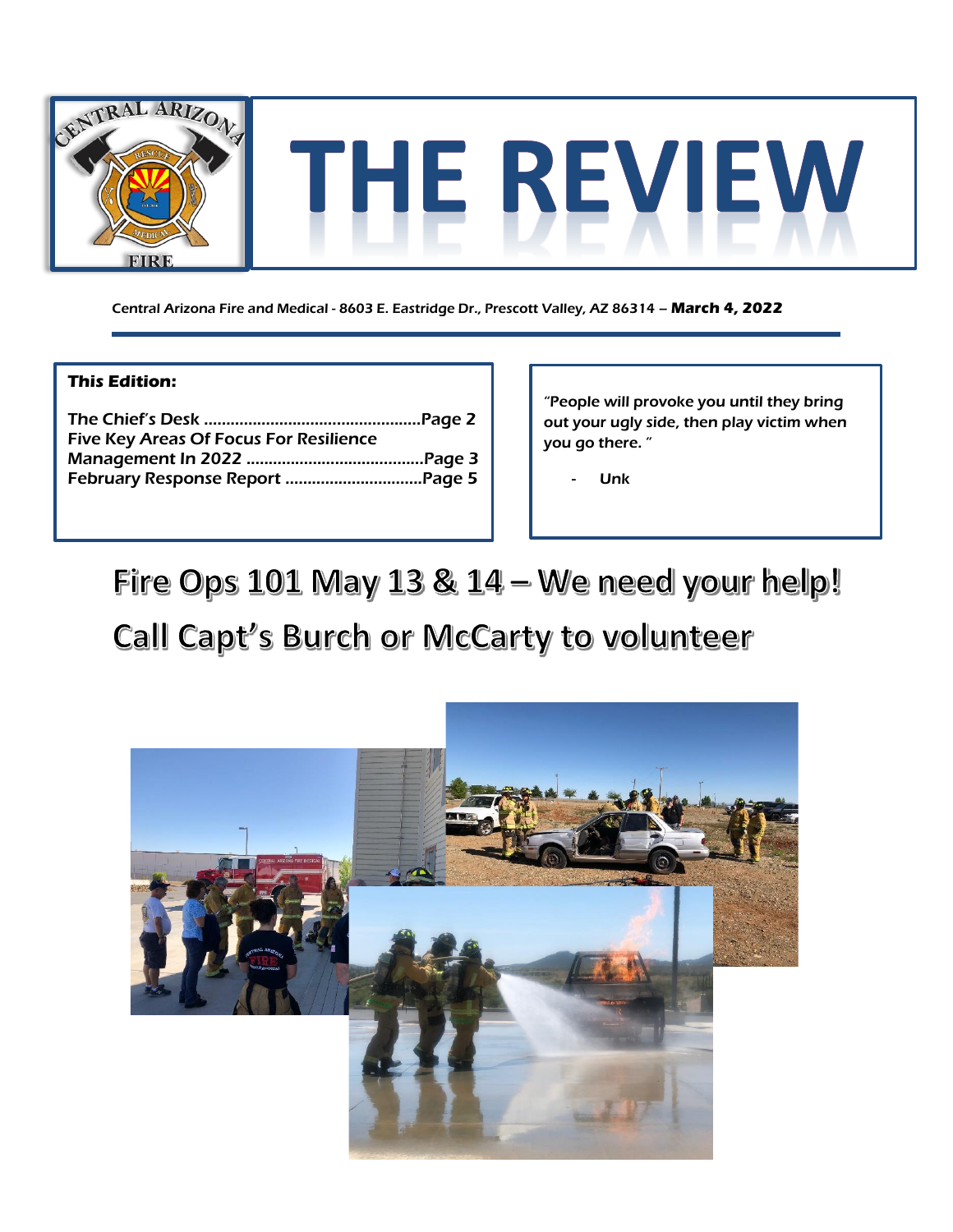# **The Chief's Desk**

I am happy to report that the ambulance reform bill, HB2609, passed out of the House on Wednesday this week with a vote of 56-0! We will definitely take the win for the day, but recognize we still have a long road ahead. The bill will now be sent over to the Senate for their consideration. Once we know which committee the bill will be assigned to, we will start making our rounds with committee members.

Our lobbyist, Jim Norton, called on Tuesday this week while I was presenting at the Mohave County Leadership Academy to let me know the bill would be heard on the floor of the House Wednesday. He requested that I be on the ground at the Capitol to answer questions for legislators prior to the floor vote. Because I was out of town and didn't have clothes suitable for the Capitol, I was able to go

#### **Upcoming Events:**

March 7: Senior Staff Meeting, AFCA Meeting March 8: Speak at RWOP, AFCA mutual aid meeting, Meet with Chair Zurcher, leave for Phoenix March 9: Wildland Statewide Table Top, Meeting at Capitol Feb 10: AFSI, Marcie's party

#### **Board Meetings:**

March 28: Administration CAFMA – 1700-1830

on a bit of a Kohls shopping spree Tuesday evening in Bullhead City. Lesson learned, if you're going to be heavily involved in running a piece of legislation, always travel with more dress clothes than you think you need.

Getting the bill through the House was no easy task. It took a lot of effort to get the bill assigned, and then to ensure the bill would be heard. We've now had three two-hour stakeholder meetings with everyone at the table, including AMR. We've also had procedural meetings with DHS in an effort to ensure we avoid any unintended consequences.

We've met with countless legislators in person or via Zoom. Trying to parse our message down to something clear and concise was not easy given the complexity of the legislation. Okay, I'll say it for you, and because of my love of words – lots of words.

We know at least one or two more stakeholder meetings will be necessary on the Senate side. There are a couple of areas that require further discussion, e.g. the requirement that all units be equipped with GPS devices that record accurate response times. The language regarding the GPS units came out of the Governor's office, so not something that we as the Fire Service can really negotiate – that is up to the Governor's staff. Additionally, there are a couple of additions AMR would like to add that do not relate to the CON process. Again, not our language so not necessarily an issue for the Fire Service. However, some of the other ambulance providers have thoughts they would like to share regarding AMR's proposal.

#### **Cont. Page 3**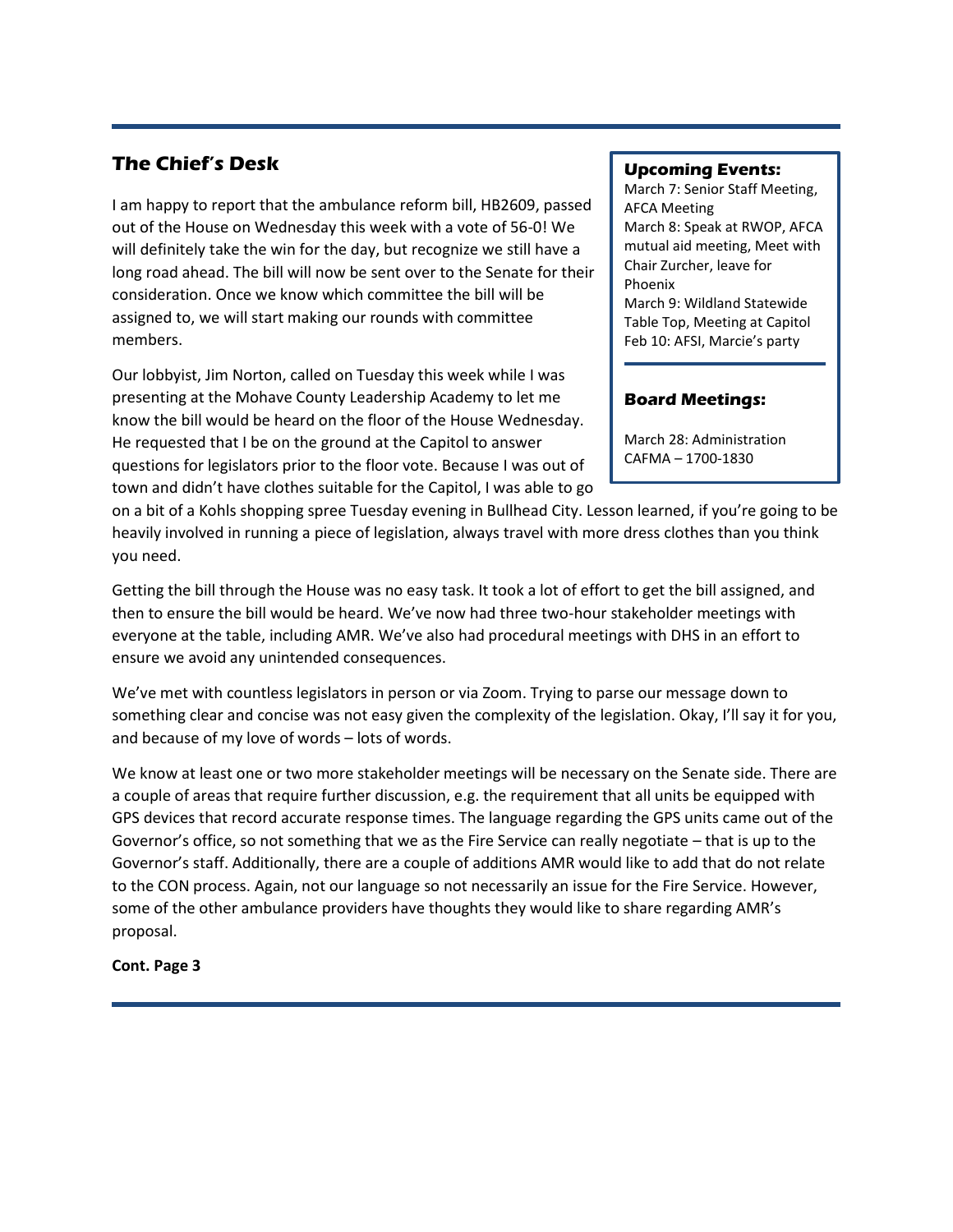# **Five Key Areas Of Focus For Resilience Management In 2022**

#### **By: Brian Zawada**

Navigating current sources of disruption is a difficult undertaking, especially when they seem to have no end in sight: supply chain issues, cyberattacks, geo-political instability — let alone the pandemic. During these times of uncertainty, how does a leadership team ensure the ability to persevere no matter what happens in 2022? The answer to me is simple: Leadership must focus on five core topics and take a disciplined, intentional approach to each of them.

#### **Model the "end-to-end."**

Take a look at your organization's most important products and services and how they are delivered to significant customer segments. What does successful delivery look like and what is needed to make it successful? It's imperative that leaders invest the time to understand the current processes and available resources that combine to deliver value. While processes refer to the way in which an organization operates, resources refer to the people, work locations, equipment, suppliers, data, IT sOnce these details are laid out and understood for each of the organization's most important products and services (the "end-to-end"), leadership teams are ready to leverage this information not just to create "what if" plans, but also to have the capability moving forward to use this insight mid-disruption in order to predict potential downstream, secondary consequences.

#### **Establish a position of readiness.**

Readiness is the organization's ability to better control vulnerabilities in order to decrease the frequency of potential disruption. A proactive approach is often more successful than strictly creating and exercising reactive solutions. But a combination of the two provides an organization with tools to both prevent potential disruptions as well as quickly and effectively recover from those that do come to fruition. What does this mean in practical terms? Leaders can take steps to meet this standard by knowing and addressing single points of failure and defining contingent strategies when a single point of failure is unavailable; learning how to properly deliver a coordinated response to disruption; and excelling at stakeholder communications. services and channels used to reach customers and suppliers.

# [forbes.com](https://www.forbes.com/sites/forbesbusinesscouncil/2022/02/10/five-key-areas-of-focus-for-resilience-management-in-2022/?sh=63778177c6ab)

# **Chief's Desk Continued**

There has been some question about whether flipping the process will require more work for the Bureau of EMS and DHS. In short, we are moving the Administrative Law Judge (ALJ) from the beginning of the CON process and placing it after the Director renders a decision as an appeals process. Due to the fact that the Bureau already makes the determination of need when AMR opts not to intervene, we do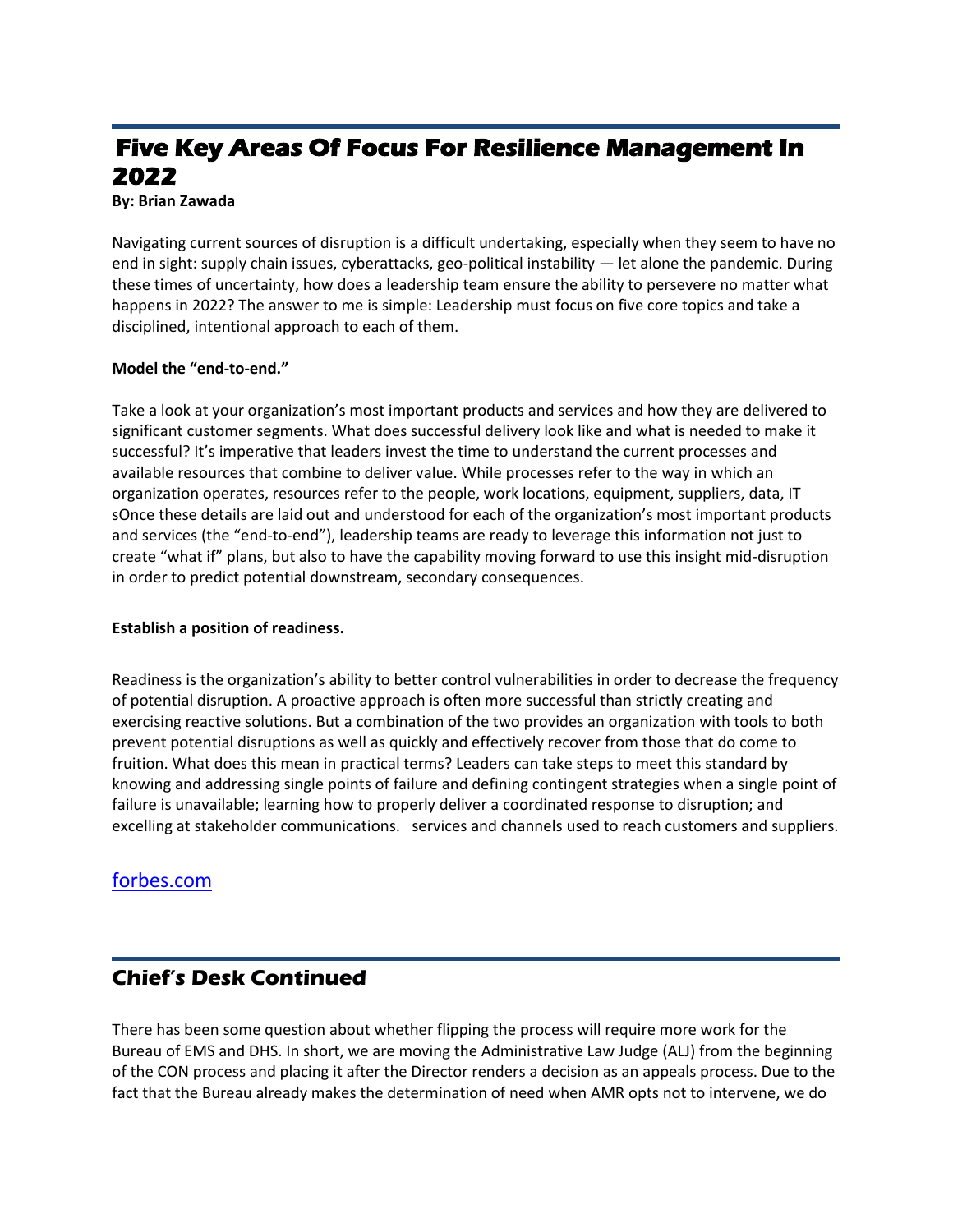not believe flipping the process creates any additional work. In all reality, by the time AMR intervenes, the Bureau has already reviewed everything and would have otherwise rendered a decision.

Priority Ambulance has been working through the legal process for two years at a cost of nearly \$2 million dollars. This is clearly not a system designed to ensure the residents of Arizona have adequate ambulance transport coverage, and that is why we are running this bill.

I will be speaking at the Republican Women of Prescott (RWOP) next week Tuesday. They have always been a welcoming group; however, I also know there are some who attend the meeting that are critical of CAFMA. Hopefully, this will be an opportunity to clarify the problem, our approach, and the solution in a way that clears up misconceptions. I know there will be some who still believe that the CAFMA CON piece of the solution is an expansion of government, and they are welcome to their opinion; however, the Government's job includes ensuring public safety. That means we do have a place in emergency transport. I do not believe we have a place in interfacility transport as those are scheduled transports handled between businesses, e.g. hospitals and private ambulance companies.

We are currently working on the PPT slides for the presentation. Everyone knows people love seeing firefighters rescue animals. So, we have added a bunch of pictures of puppies – I mean who doesn't love a puppy. Oh, and we included the picture of Nelson in the backseat of the engine taking care of the dog. People absolutely love that picture!

As you can see, we are making gains in our quest for substantive changes in the CON process. Having said that, we still have a long road ahead. To that end, I would ask that you continue to share our social media posts as well as continue to spread the word about the challenges we face. We cannot get this bill over the finish line without everyone's help.

As of today, I don't have any updates regarding our CON. The last update I provided was that we had submitted our responses to the substantive review on February 11. What I have since learned is that under current statute the Bureau has over 400 days to complete their review of our packet. I believe it's at the end of the substantive review and rate process that AMR is given the opportunity to intervene. Again, you can certainly see that this process is designed to drag on with no regard for the health and wellness of our citizens. Meanwhile, we continue to transport patients in the Rescues, engines, Prescott Battalion Chief's rigs, or the patient's private vehicle. It is absolutely crazy, but it's what we have to do right now while the state continues to bury their collective heads in the sand.

Keep doing what you are doing in the field, i.e. focus on the patient. If you need to transport, transport. You will not be in trouble for focusing on the patient and/or the system. I will deal with the fallout, if there is any. You are professional responders and I trust you to make the right decision.

One more item, if you know anyone looking for a career in finance or administration, please send them to our website. We have one position open in Finance and two in Admin.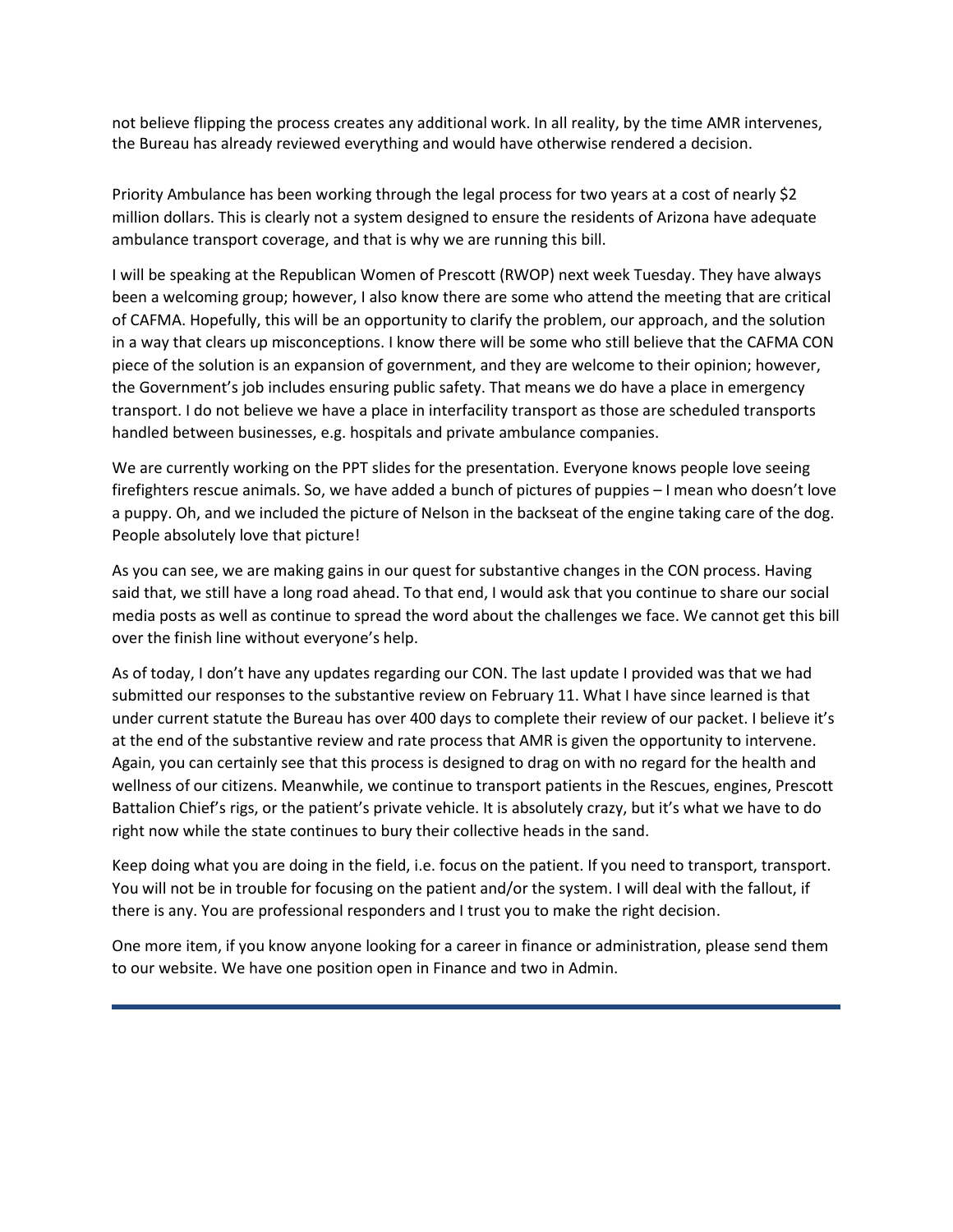# **February Response Report**

**By: GIS/Statistician Michael Freeman** 

As predicted, we are not slowing down, and we are already off and running with wildland fires. This is going to be a busy year! Hopefully, we will be successful in obtaining the SAFER Grant for five new positions to help off-set some of the workload.

| <b>Unit Workload History</b><br>(RESPONSES BY TYPE-1 ENGINES) |        |        |        |        |        |        |       |
|---------------------------------------------------------------|--------|--------|--------|--------|--------|--------|-------|
|                                                               | 2016   | 2017   | 2018   | 2019   | 2020   | 2021   | 2022  |
| Jan                                                           | 1,034  | 1,123  | 1,231  | 1,263  | 1,157  | 1,516  | 1,600 |
| Feb                                                           | 1,026  | 913    | 1,034  | 1,155  | 1,152  | 1,141  | 1,303 |
| Mar                                                           | 1,080  | 1,128  | 1,093  | 1,151  | 1,121  | 1,328  |       |
| Apr                                                           | 1,036  | 1,071  | 1,127  | 1,182  | 1,127  | 1,302  |       |
| May                                                           | 1,084  | 1,138  | 1,203  | 1,223  | 1,169  | 1,512  |       |
| Jun                                                           | 1,121  | 1,208  | 1,183  | 1,233  | 1,310  | 1,431  |       |
| Jul                                                           | 1,099  | 1,214  | 1,234  | 1,271  | 1,366  | 1,546  |       |
| Aug                                                           | 1,132  | 1,183  | 1,218  | 1,332  | 1,338  | 1,641  |       |
| Sep                                                           | 1,118  | 1,091  | 1,095  | 1,245  | 1,277  | 1,563  |       |
| Oct                                                           | 1,083  | 1,088  | 1,183  | 1,163  | 1,348  | 1,551  |       |
| Nov                                                           | 983    | 1,074  | 1,134  | 1,224  | 1,285  | 1,570  |       |
| Dec                                                           | 1,085  | 1,177  | 1,222  | 1,211  | 1,622  | 1,713  |       |
| <b>AVG</b>                                                    | 1,073  | 1,117  | 1,163  | 1,221  | 1,273  | 1,485  | 1,452 |
| <b>TOTAL</b>                                                  | 12,881 | 13,408 | 13,957 | 14,653 | 15,272 | 17,814 | 2,903 |